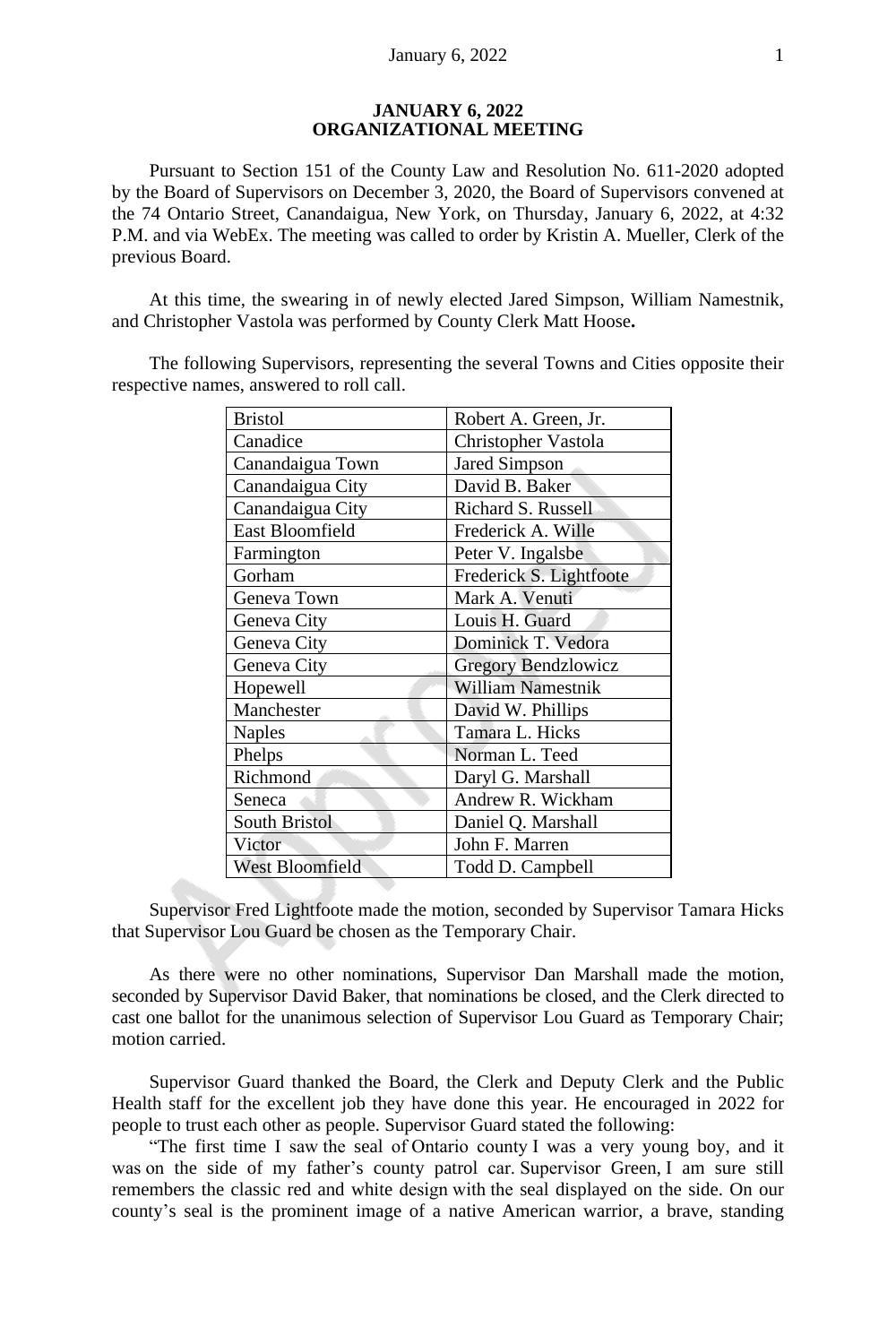upright strongly with a bow aiming an arrow at the distant horizon. It is a powerful symbol. Often times when we are in this room, but particularly over the past year, when conversations got hard and decisions became a little tougher than usual, I think of the seal. It reminds me of the nexus we have to the native American forbears of Ontario county, obviously a deeply troubled legacy to be sure in many respects but one that I know we also continue to learn from, acknowledge, and celebrate when appropriate. In fact, I remember a really enlightening trip we all took out to the Gonondagan site a few years back not far from here. But specifically, the seal calls to mind the federated government of the Iroquois and the core principles of democracy that our own government adopted from native American traditions. We in this room are in fact a federation, representing differing municipalities and people with different concerns as it relates to county business. But what I think is most telling in what we have adopted and that has lived from the Iroquois through to today is the spirit of democracy that says that in democracy chaos has no place. In our most contentious moments this past year, while we worked through considerable issues in the county and strong disagreement civility ruled the day. There were no interruptions, no yelling, no talking over other people. Reminiscent of the Iroquois tradition of a "talking stick," each person is given their moment to speak, to ask questions or to persuade others, and that moment is respected by the other people in this room. We should never pat ourselves on the back for vanity's sake, but we should acknowledge that this is no small feat.

In that spirit I would be out of line if I did not recognize on this day the atrocity that occurred last year at the United States capitol and thank and acknowledge the brave men and women in uniform who protected one of our nation's most sacred spaces, some with their life, from a violent mob intent on interrupting a democratic process and overthrowing a peaceful government and those who served within it. There is a message here for anyone near or far that ever doubted it: democracy has survived, and it will survive, in our Nation's capitol and in towns, cities, and counties across our nation. And we have a part in ensuring this survival.

As we all know well, our democracy and the order and laws it creates derive their legitimacy from what the declaration of independence calls the "consent of the governed." It is a freedom from arbitrariness that, among other features, makes our system and other democracies remarkable among systems of government. If I don't like a law, I can speak and lobby against it, or I can vote out the person who voted for it. I can do any number of things to effectuate the laws repeal or to ensure it does not pass in the first instance. In a representative, participatory democracy, lose or win, I can do a lot but what I cannot do is complain that I had no say. Like it or not, through acts of commission or omission, our fingerprints are on everything in our democratic system. So, I think about the events of January  $6<sup>th</sup>$  a lot when I am in this room, because there is almost nothing more completely in opposition to the travesty that occurred on that day than what regularly occurs in this room, right here in our collective back yards. I would take committee meetings and definitely block voting over mob rule any day.

There is no question that democracy continues to be an imperfect experiment, but it took human kind thousands of years of brutal lessons to come up with the systems that we have today: trials by jury, freedom of speech and assembly, elected representation imbued with checks and balances and a system of federalism that acknowledges authority of state and local governments, to name a few; all of this over the arbitrariness of tyrants, kings, despots, or yielding to the person with the biggest weapon. Here in this room, people from across our county and from across varied backgrounds come together and for the most part we solve problems. We may create a few too, it's not always perfect, and we don't always agree, but it's pretty good. Most of us come to the table—to paraphrase my colleague from Geneva Dom Vedora—to think about issues and cast our votes the way that our neighbors at home sitting around the kitchen table would. In 2022 let us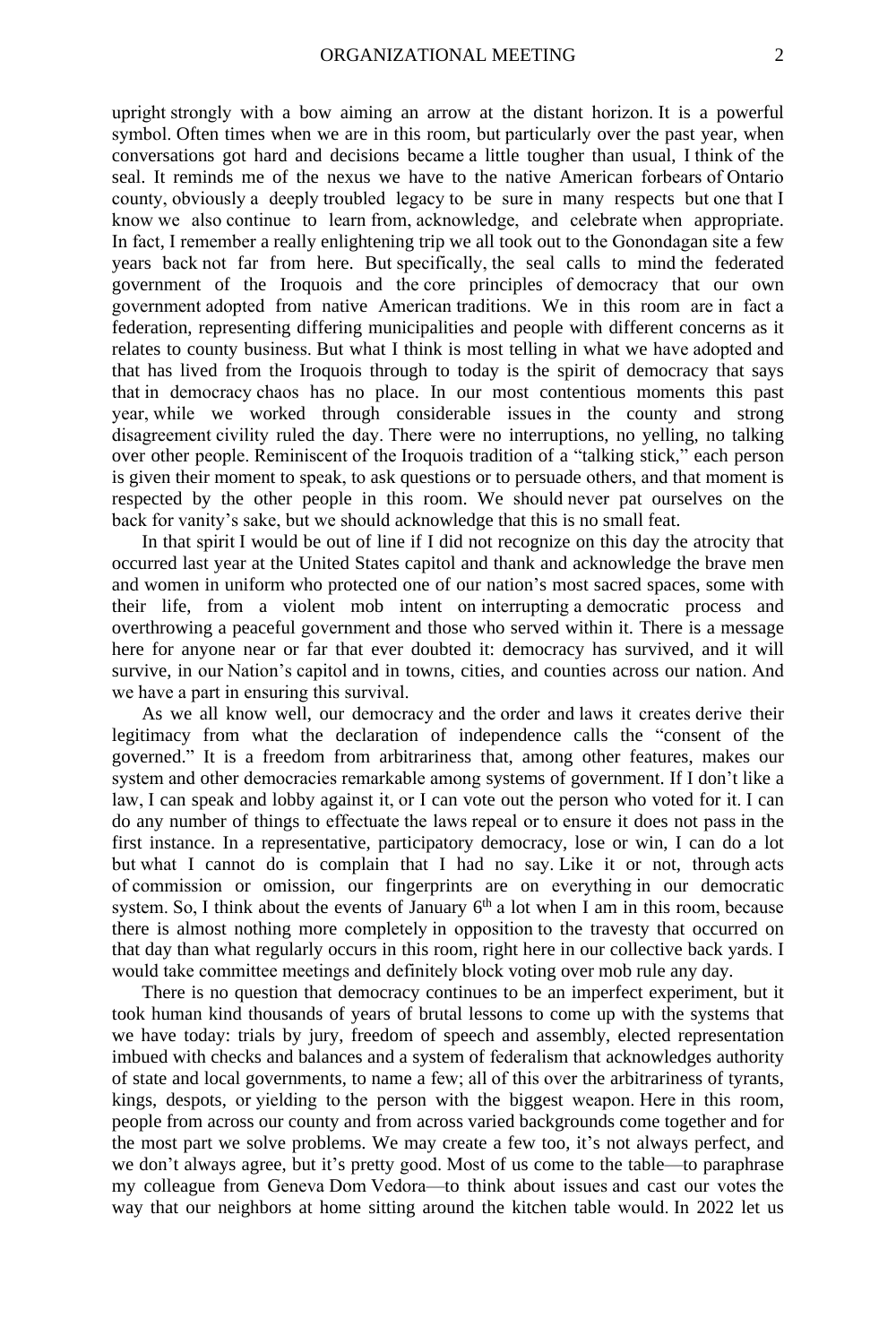continue to view our duties not just as important to the vital operation of our communities, but as in fact sacred to our system of government and laws, and to carry them out with the same or better seriousness of purpose that we always have.

Speaking of looking forward, I want to conclude with some positive food for thought. With everything going on today it can be very easy to get down. The pandemic has continued to disrupt lives and take lives across the nation and world. People are stressed. Technology, for all of its virtues, has blurred the lines between work and family, and has hit the accelerator of daily life. People seem to have grown accustomed to instant gratification, instant answers, and instant closure. It can be easy to forget the things that really matter like family, our health, God or our spiritual well-being, or pretty much anything besides ourselves. But here's the positive news: there is no question that we live in one of the best times to be alive. I'm not just saying that to make you feel better. I'm saying it because it has actually been empirically proven. If you're looking for books to read because of a New Year's resolution to read more, check out *Enlightenment Now* by Steven Pinker. In the book Pinker digs into hundreds of years' worth of data across 15 areas of life including health, wealth, inequality, knowledge and education, happiness, terrorism, and democracy to name a few. What does he find out? Well, I'm reminded of the quote that "Nothing is more responsible for the good old days than a bad memory." He finds out that while the world is far from a perfect place, we are a lot better off today than we used to be. In general people are not just living longer but have more access to education, food, healthcare, and more effective systems of justice, law enforcement, and social support services to name just a few. In other words, while it's absolutely not perfect, considering a broad arc of time we are heading in the right direction. This is no happy accident. Things have gotten better because of the collective tireless work of humankind. How does this relate to our work? In our community here in particular, I would say we are doing good. But, at the risk of sounding a little cliché, we in our roles have the ability to take ourselves from goodness to greatness. Things get better, and we have the tools: in our brains, in our hands, and in our hearts, to do better. To be better. We should demand no less than excellence from ourselves for the people we serve. I look forward to the year ahead and to our terms on this Board. Thank you all and my heartfelt thanks to our county's public servants for what you do for our county and for people every day in the name of getting better."

Supervisor Lou Guard declared that nominations are now in order for the position of Permanent Chairman.

Supervisor Norman Teed offered a nomination for Supervisor John (Jack) F. Marren to the position of Permanent Chairman of the Ontario County Board of Supervisors, seconded by Supervisor Daniel Marshall.

As there were no other nominations, Supervisor Norman Teed made the motion, seconded by Supervisor Daniel Marshall, that nominations for Chairman for 2022 be closed, and the Clerk directed to cast one ballot for the unanimous selection of Supervisor John (Jack) F. Marren as Permanent Chairman of the Board, said motion was unanimously carried.

Chairman John (Jack) Marren welcomed everyone and expressed it's his honor and privilege to be serving as Chairman of this Board for 2022 and the support for the last nine years. He encouraged fellow members to offer their support to the new Supervisors as done in the past.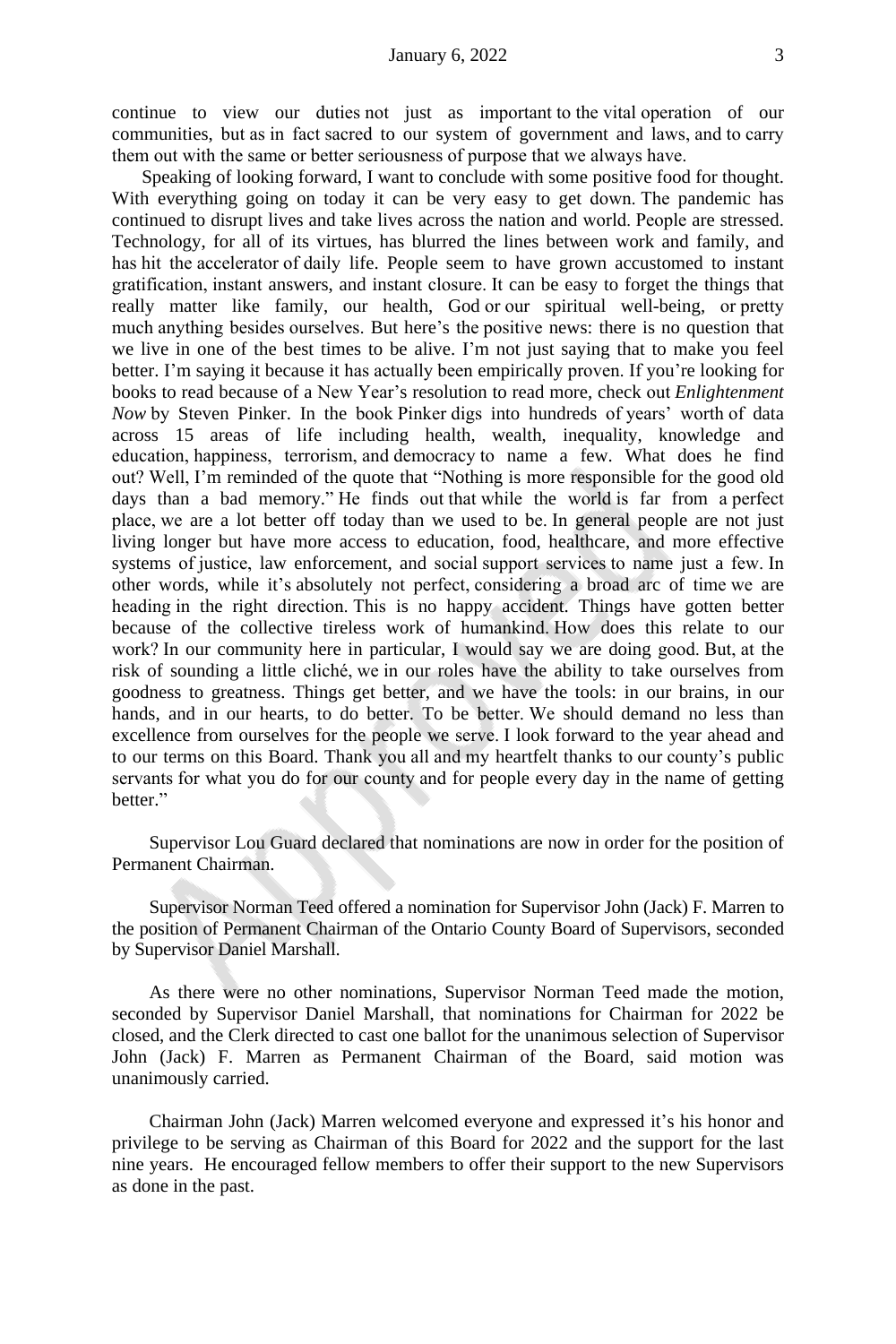In accordance with Rule 6 of the Rules and Order of Business of this Board, Chairman Marren announced the appointment of Supervisor Todd D. Campbell of the Town of West Bloomfield as Vice-Chair for 2022.

County Clerk Matt Hoose administered the Oath of Office to Chairman John F. Marren and to Vice-Chair Todd D. Campbell.

Chairman Marren announced that nominations were in order for the appointment of Clerk to the Board.

Supervisor Frederick Lightfoote nominated Ms. Kristin Mueller as Clerk to the Board, seconded by Supervisor Todd Campbell; said motion unanimously carried.

Ms. Mueller thanked the Board and appointed Ms. Diane Foster as Deputy Clerk.

Chairman Marren announced that nominations were in order for the appointment of County Attorney.

Supervisor Richard Russell nominated Ms. Holly Adams as County Attorney, seconded by Supervisor Frederick Wille; said motion unanimously carried.

Ms. Adams thanked the Board and appointed Ms. Lea Nacca as her First Assistant.

The pledge was then led by Chairman Marren.

Mary Beer, Director of Public Health, gave an updated report of activities and numbers related to COVID-19.

Chris DeBolt, County Administrator, reiterated much of Ms. Beer's update on COVID-19 as well as where they are with the distribution of masks and test kits.

The following communications are on file with the Clerk's Office:

Information about the Expedited Bail by Credit Card Program received from the New York State Sheriff's Association.

November 2021 Ontario County Human Society Director's Report received from William Martin, Shelter Director, Happy Tails OCHS.

Copy of a letter sent to Mr. Reeve's, Regional Director of NYS DOT, from the Town of East Bloomfield regarding repeated flooding along Routes 5&20 in East Bloomfield.

A thank you letter for the support of the Smith Center for the Art's CFA grant proposal. They were awarded \$292,000 in funding.

An email from Patricia Welch, Town of Victor, noting the long lines for at home test kits and then running out of supply. She is asking elected leaders to do better.

An email from Justin Calhoun, Calhoun Chiropractic Wellness Center, regarding his thought of vaccine mandates.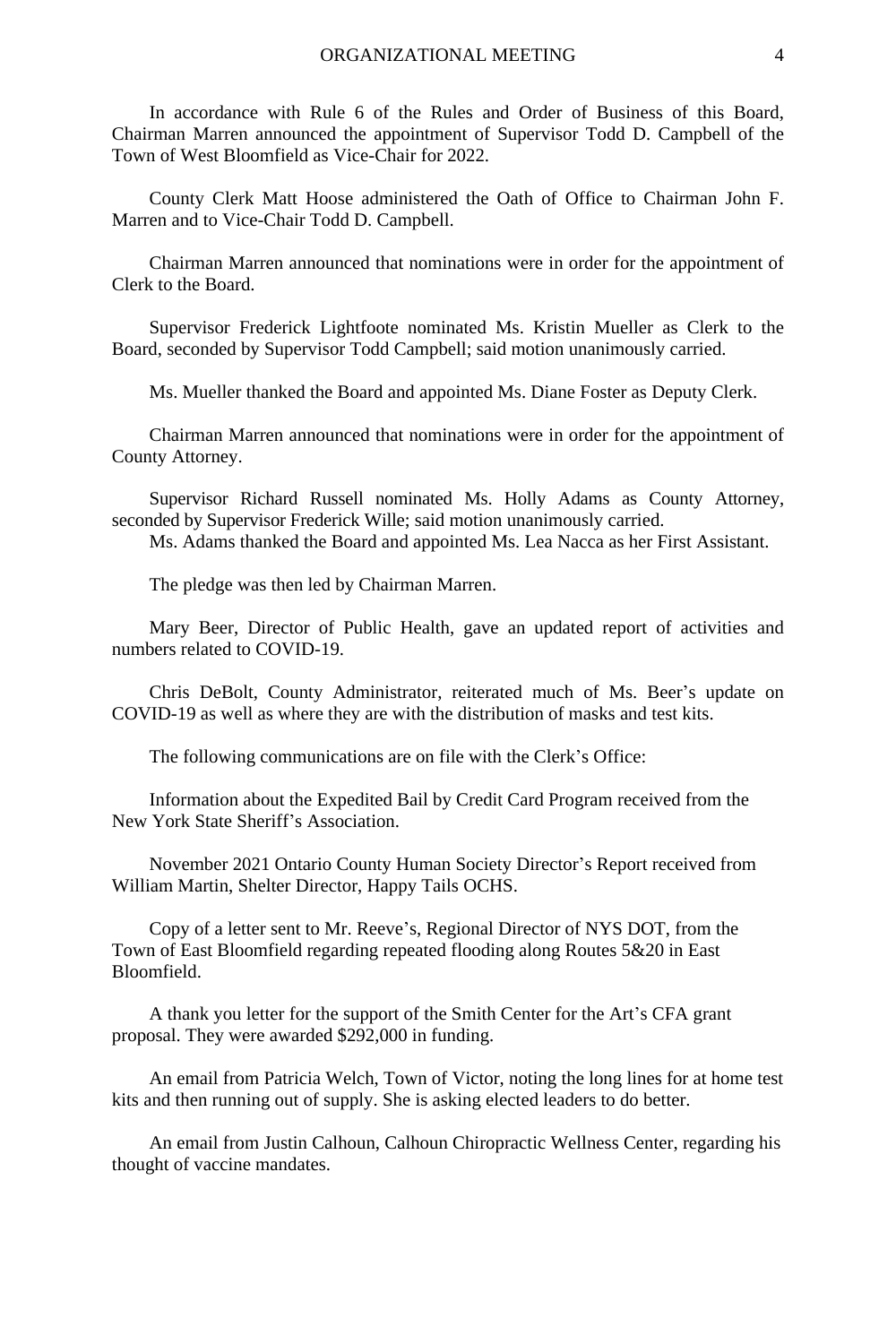Supervisor David Baker offered the following resolution and moved its adoption, seconded by Supervisor Daniel Marshall:

## **RESOLUTION NO. 1-2022 2022 RULES AND ORDER OF BUSINESS ONTARIO COUNTY BOARD OF SUPERVISORS**

RESOLVED, That the following be the rules and order of business of this Board:

## 1. Organization, Date:

The Organization Meeting of the Board of Supervisors shall be held on or before January 8 of each year.

## 2. Organization Meeting:

The Clerk of the Board of Supervisors shall serve upon each member a notice stating the date, time, and place of such meeting to organize the Board and that a Chair will then be selected. The notice shall be served electronically or by mail addressed to each member at his or her last known post office address at least 48 hours before the date of the meeting. The Clerk shall call the members to order and they, by a majority of the weighted vote, shall select the Temporary Chair who shall preside at such meeting until a Permanent Chair is elected by a majority of the Weighted Vote. Rules of Procedure shall be adopted by a majority of the weighted vote, and, following the Organizational Meeting, shall not be waived, amended, or modified without unanimous consent.

3. Committees, Standing:

The Chair of the Board, for the purpose of aiding and assisting the Board in the transaction of its business, shall appoint the following Standing Committees who shall provide general supervision through the County Administrator for the County Departments, Agencies, and activities set opposite them:

## **Governmental Operations and Insurance**

*Legislative Board, Clerk of the Board of Supervisors, County Administrator, County Attorney, County Clerk, Bureau of Motor Vehicles, Real Property Tax Services, Board of Elections, Records and Archives, County Historian, Board of Ethics, Dog Control, Humane Society, Information Technology, Regulatory Compliance, County Insurance Programs, Risk Management, Workers' Compensation.*

## **Health and Human Services**

*Mental Health, Public Health, Coroners, Ontario ARC, Department of Social Services, PINS, STOP-DWI Program, Traffic Safety Board, Youth Bureau, Workforce Development/Workforce Investment Board, Office for the Aging, Veterans Service Agency.*

### **Planning and Environmental Quality**

*Planning, County Planning Board, Agriculture, Cooperative Extension Liaison, Soil and Water Conservation District, Economic Development, Sustainability & Solid Waste Management, Tourism Promotion, Monitoring & Management of Landfill Lease, Solid Waste Management Plan & Environmental Issues.*

#### **Public Safety**

*District Attorney, Sheriff, Correctional Facility, Probation and Community Corrections, Emergency Management Office, Public Defender, Conflict Defender, Assigned Counsel, NYS Office of Court Administration.*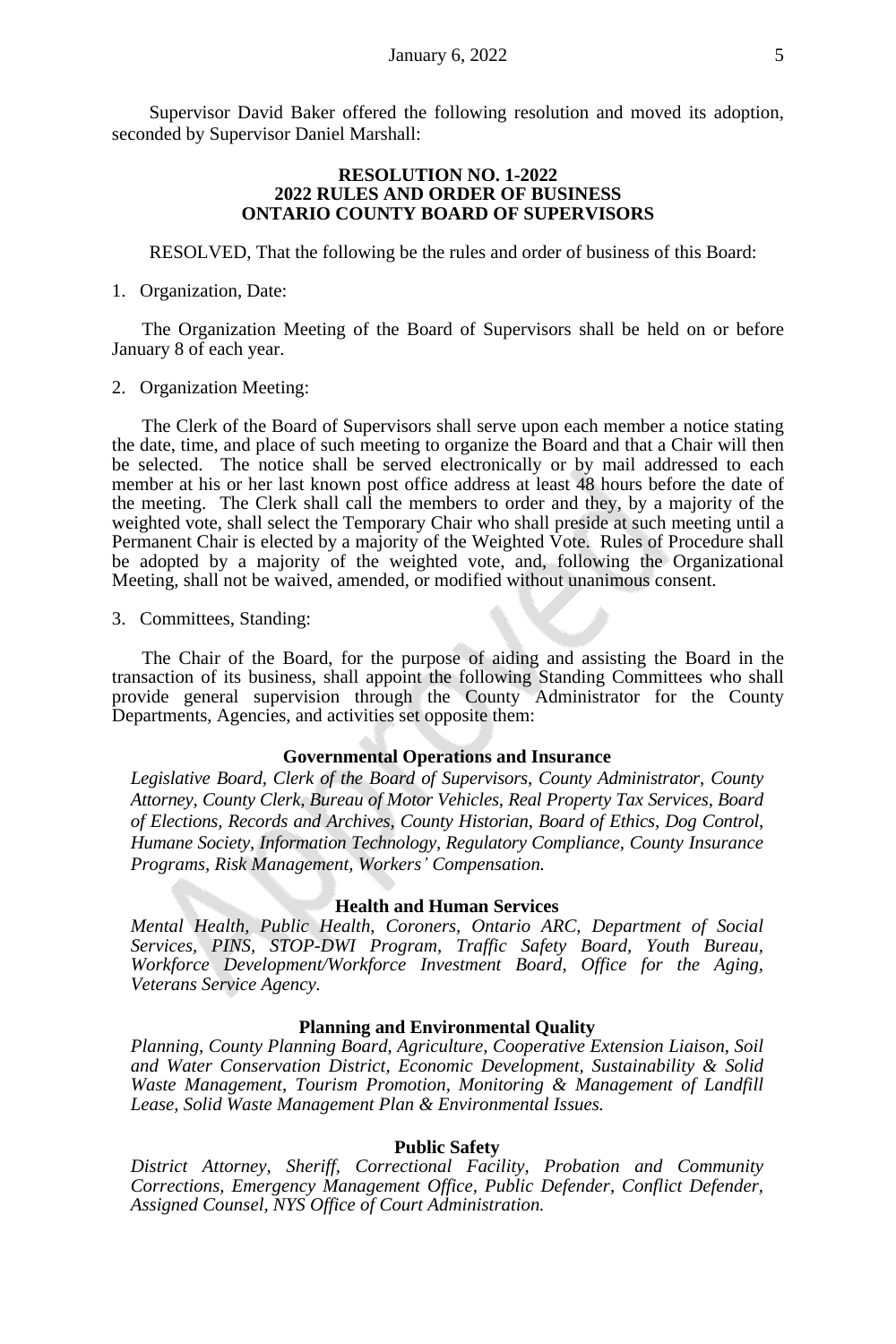#### **Public Works**

*Department of Public Works, Capital Improvement Plan, Parks and Recreation, Engineering, Buildings and Grounds, Highways and Bridges, County Sewer Districts, Fleet Management, Weights and Measures, Courier Services, Finger Lakes Community College Projects.*

#### **Ways and Means**

*County Treasurer, Department of Finance, County Budget, Capital Improvement Financing, County Purchasing, Fixed Assets Inventory, Finger Lakes Community College Financing, Department of Human Resources and Labor Relations.*

The Chair and Vice Chair of the Board shall be members ex-officio of each of the Committees of the Board.

It shall be the duty of the Standing Committees to consider, advise, and report to the Board on matters relating to the departments, agencies, and activities, and they shall have the power to decide governmental matters relating to the several departments subject to final approval or disapproval by the Board.

A member of any Standing Committee shall serve at the pleasure of the Chair.

The Committees are authorized and encouraged to accept advice and counsel from citizens who are not members of the Board of Supervisors.

Each Standing Committee shall maintain minutes and file same regularly with the Clerk of the Board of Supervisors.

4. Committees, Special:

The Board may from time to time create and abolish special committees. Any resolution creating a special committee shall specify the powers and duties of the committees and the number of its members. The Chair shall appoint the members of all special committees.

# 5. Order of Business:

At each session the Order of Business shall be:

- 1. Roll Call and Pledge of Allegiance<br>2. Reading of the Minutes
- 2. Reading of the Minutes<br>3. Public Hearing(s) if app
- 3. Public Hearing(s) if applicable<br>4. Reports of County Officials
- 4. Reports of County Officials<br>4. Privilege of the Floor
- 4. Privilege of the Floor<br>5. Presentation of petition
- Presentation of petitions and communications
- 6. Report of Special Committees<br>7. Report of Standing Committee
- 7. Report of Standing Committees<br>8. Resolutions motions and notice
- 8. Resolutions, motions, and notices<br>9. Unfinished business
- 9. Unfinished business<br>10. Special Order of the
- Special Order of the day

The Order of Business shall be incorporated in an Agenda for each meeting, said Agenda to be prepared by the Chair, subject to his or her discretion, except as otherwise provided herein.

Upon the members being called to order, the minutes of the preceding session shall be approved without being read, unless the reading thereof is called for by a member of the Board.

6. Meetings; Vice Chair; Meeting Schedule: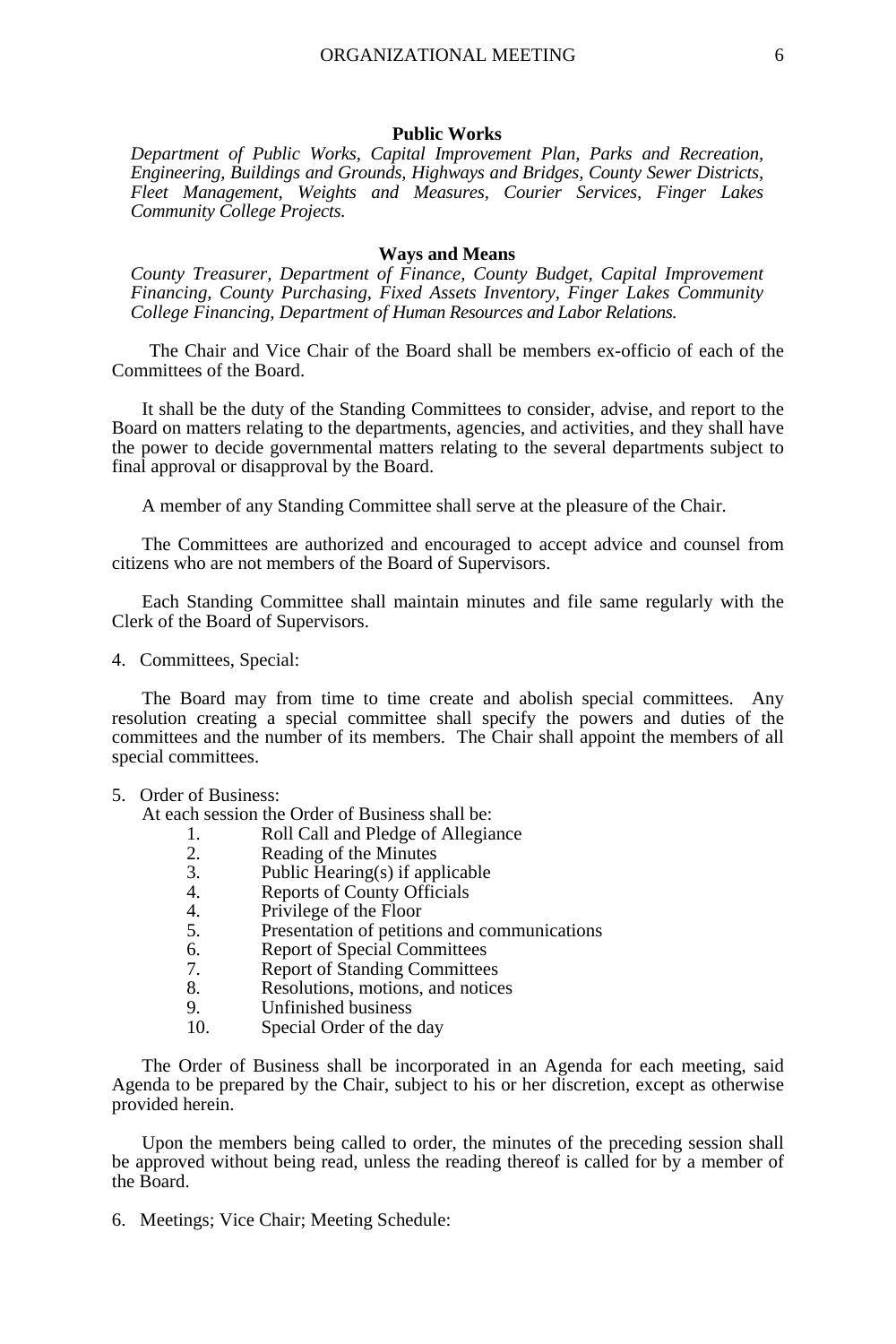Meeting Schedule: A regular session of the Board of Supervisors shall be held every third Thursday of the year commencing with January 27, 2022, except that the first meeting of the year shall be the organizational session, and the last meeting of the year shall occur on the second Thursday following the previous meeting. All meetings except the organizational meeting shall be held in the evening. The Chair shall take the chair at 6:30 P.M. at each evening session, unless otherwise ordered.

Board Vice Chair: The Chair of the Board shall appoint from among the members of the Board a Vice Chair to serve at his or her pleasure who, in the absence or inability to act of the Chair, shall possess all powers and perform all the duties of the Chair of the Board. A vacancy in the Office of Chair of the Board shall be filled in accordance with County Law Section 151.

Special Meetings: A special meeting shall be held at the call of the Clerk of the Board upon direction of the Chair of the Board of Supervisors or upon written request signed by a simple majority of the members of the Board of Supervisors and shall require notice stating the time, place, and purpose of the special meeting to be served electronically, personally, or by mail upon each member by the Clerk of the Board at least 48 hours before the date fixed for holding such meeting, or a member may waive the service of the notice for such meeting in writing.

Agendas: An Agenda of the Order of Business shall be given to each Supervisor two days prior to the regular meetings. All informational meeting materials shall also be given at such time.

Review of Resolutions: All Supervisors shall review correspondence, proposed resolutions, or any other matters presented to them prior to the scheduled Board meeting.

7. Order:

The Chair shall preserve order and decorum and shall decide all questions of order, including but not limited to the interpretation of the Rules and Order of Business, subject to an appeal by the Board.

8. Chairman, Right to Vote:

The Chair shall in all cases have the right to vote.

9. Members, Speaking:

Every member, previous to his or her speaking, shall rise if able from his or her seat and address himself or herself to the Chair. A member in attendance via video conferencing shall press the raise the hand button or show in the camera their hand is raised to be recognized by the Chair to speak in turn with the members in the room.

# 10. Order, Speaking:

When two or more members shall rise at once, the Chair shall name the member who is to speak first.

## 11. Order, Speaking:

No member shall speak more than once on any question until every member choosing to speak shall have had the opportunity to speak.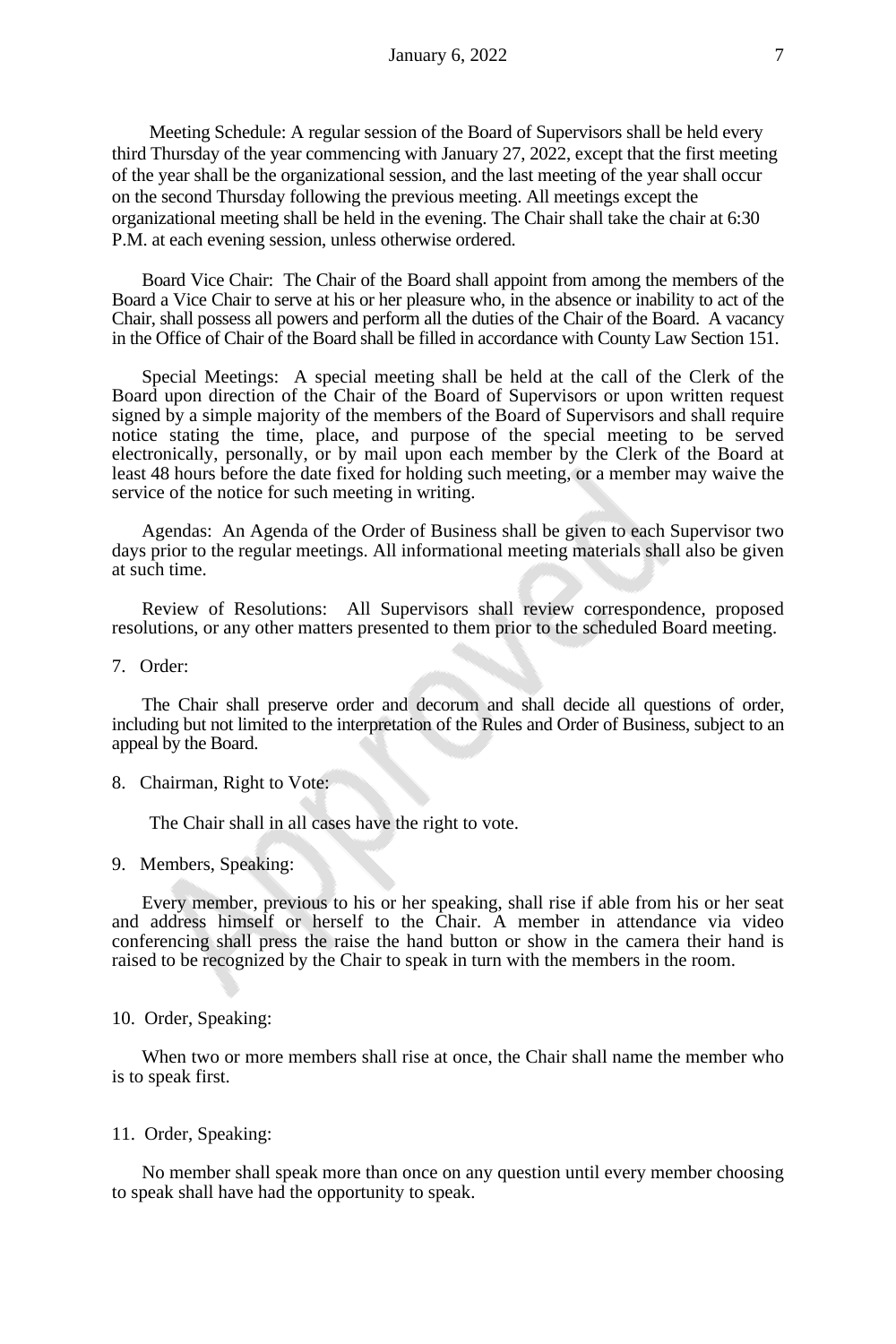## 12. Order:

A member called to order shall immediately come to order, and, if standing, be seated, except that he or she be permitted to explain. If an appeal be taken from the decision of the Chair, the Board shall decide the case without debate, and the question shall be stated by the Chair to be, "Shall the decision of the Chair be overruled by the Board?"

## 13. Privilege of the Floor, Chair:

Persons not members of the Board may, with the Chair's permission, be permitted to speak in regard to matters pending before the Board.

### 14. Voting, Requirement of:

Every Supervisor present when a vote is stated by the Chair shall vote thereon, unless excused by the Chair. When excused by the Chair the reason for abstaining or being excused shall be stated publicly.

15. Motions, Offering and Seconding:

All motions shall be first offered, then seconded, then stated by the Chair before debate, and then debated, except that a member invoking the rule to divide a question (Rule No. 17) shall require no second, no debate, and no vote. All motions requiring a vote shall be decided by a total majority of the weighted vote, except the following motions:

- to put the question which shall require two-thirds of the weighted vote
- a resolution to standardize, which shall require two-thirds of the weighted vote a motion to approve any project in the program budget of the capital
- improvement plan, scheduled to be funded through bonding, which shall require two-thirds of the weighted vote
- except where otherwise required by law.

16. Motions, Withdrawal:

After a motion is stated by the Chair, it shall be before the Board, but may be withdrawn by the person offering the motion and the person seconding the motion at any time before decision or amendment.

17. Motions, Dividing the Question:

If any question in debate contains several distinct propositions, any member may have the same divided for purposes of debate and voting. (See Rule No. 15)

## 18. Motions, When in Order:

When a question is under debate, no motion shall be received except:

- to amend the question,
- to put the question,
- to adjourn it to a day certain,
- to table it,
- to commit it to a committee,
- or a motion to adjourn the Board.

19. Motions, When in Order: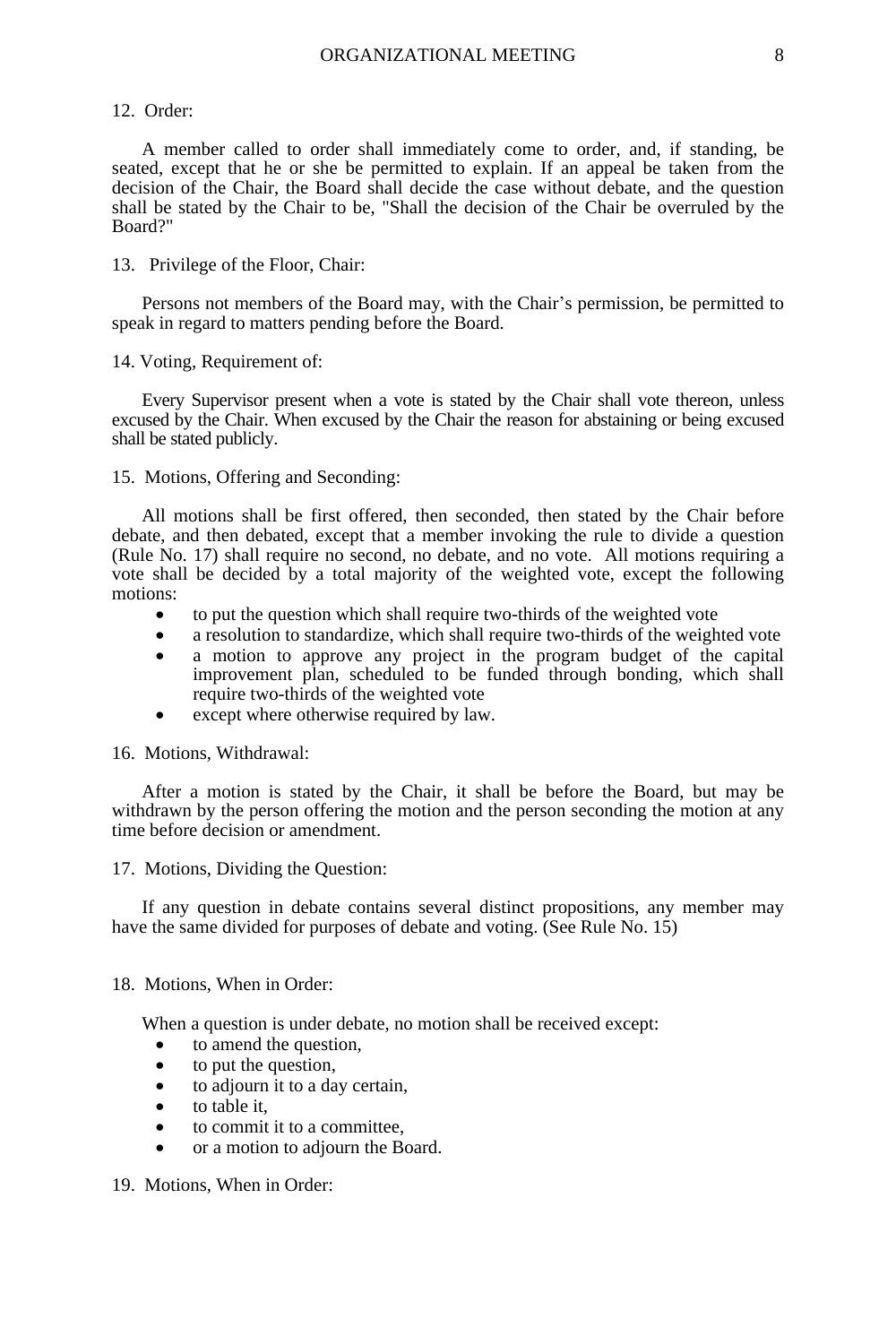A motion to adjourn shall always be in order.

20. Resolutions, Names of Members in Minutes:

The names of the members offering and seconding a resolution shall be entered in the minutes. Any member attending the meeting via video conferencing shall state their name when offering or seconding a motion. The Chair shall repeat the name of the member offering the first and second of each motion.

# 21. Votes, When Recorded:

The ayes and noes upon a question shall be taken and entered in the minutes, when required by law or if requested by any member. The Chair of the Committee and then the members of the Committee offering the resolution shall be polled first.

#### 22. Reconsideration, Motion for:

No motion for reconsideration shall be in order unless the motion be made on the same day or on the next session day following that on which the decision proposed to be reconsidered took place. The motion to reconsider must be made by a member who voted with the majority upon the decision to be reconsidered. Where any motion or resolution failed to receive a majority of the weighted voting power of the Board, the motion to reconsider must be made by a member who voted in the negative. A motion to reconsider having been put and lost shall not be renewed nor shall any subject be a second time reconsidered without unanimous consent of the members present and voting.

Notwithstanding the above; any member necessarily absent may, at the next regular session after the adoption or consideration of any motion or resolution, move a reconsideration of the same. Any motion to reconsider shall not be in order at a subsequent regular meeting unless said motion is filed with the Clerk of the Board in accordance with Rule 32, or at a special meeting unless said motion is properly noticed in accordance with Rule 6.

No member, whose attendance at any session has been noted in the record thereof, but who was absent at the time of the adoption or reconsideration of any motion or resolution at such session, shall be deemed to have been "necessarily absent" unless prior to such absence he or she shall have been excused by the Chairman, such excuse to be noted in the minutes.

#### 23. Rules, Waiver of:

No standing rule or order shall be rescinded, suspended, or changed or any additional rule or order be adopted thereto except by unanimous vote of the members present and voting at a regular or adjourned or special session.

## 24. Layover:

Every resolution and local law, including any amendments to the same before the Board, shall lay over until the next regular session of the Board if so demanded by any member. No further action may be taken on the resolution or local law or its amendments, but limited debate may continue at the discretion of the Chair. No member shall be required to tell his or her reason for lay-over of the resolution or local law. Any action on a laid-over resolution or local law must take place at the next regular session. A special meeting may be called, pursuant to Rule 6, for purposes of considering a laid-over resolution or local law, prior to the next regular session. If a special meeting is called for that purpose, any action on the laid over resolution must take place at said special meeting. Amendments to such a resolution or local law being considered are not subject to lay-over. No resolution or local law may lay over a second time. When a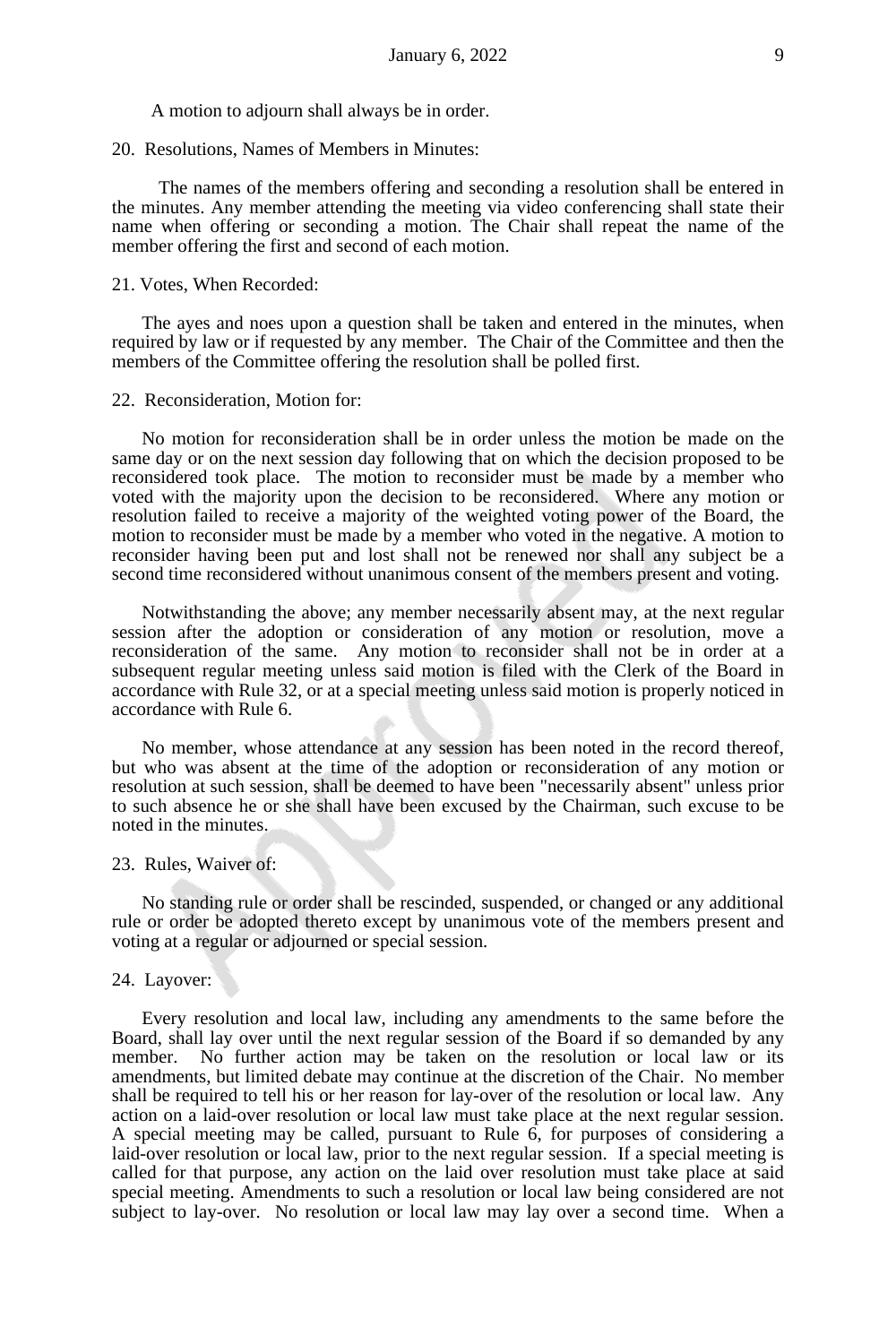motion, resolution or local law is presented at the last session of any year, then, and in that event, the Board must take a vote upon such motion, resolution or local law on that day unless such motion, resolution or local law is tabled by a weighted majority of the members present and voting.

#### 25. Table:

Every resolution and local law, including any amendments to the same before the Board, may be tabled until the last meeting of the year by a weighted majority of the members present and voting. No further action may be taken on a tabled resolution or local law or its amendments, but limited debate may continue at the discretion of the Chair. However, no resolution or Local Law which is tabled shall be called from the table except by consent of a weighted majority of the members present and voting. All matters Tabled and not called up after one year shall be considered to have died on the Table.

#### 26. Purchasing Practice:

No Officer of the County, nor any employee thereof, including officers and employees of the Finger Lakes Community College, shall make any purchase or incur any expenses chargeable in whole or part to this County without first obtaining the authorization of the County Purchasing Agent pursuant to Resolution No. 759-1982, adopted on December 30, 1982, as well as amendments pertaining thereto. No claim for any purchase made or any expense incurred in violation of this rule shall be audited.

This rule shall not apply to purchases made or expenses incurred by the County Commissioner of Social Services or other County Officer or employee when such is authorized or directed by general or special stature or order of a court of competent Jurisdiction, or by resolution, or local law passed by the Board.

This rule No. 26 may be rescinded, suspended, or changed in accordance with Rule No. 23 in order that a claim for any purchase made or an expense incurred which violates this Rule may be audited by this Board.

### 27. Officers, Compensation of Elected:

Any motion or resolution relating to compensation of elected County Officers shall be presented at a regular session of the Board of Supervisors at least eight months prior to the beginning of the term of office of such officers, but if presented at the last regular session in the month of April, it shall be acted upon at such April session; this rule supersedes all provisions to the contrary as set forth in Rule No. 23 Nothing in this rule shall be deemed to deny or curtail the powers given the Board of Supervisors to increase salaries of elected officers during the term of office in accordance with Subdivision h, subparagraph 2 of Section 24 of the Municipal Home Rule Law.

### 28. Committee, Chair's Power to Refer to:

All petitions, communications, and reports and motions requiring action of a committee shall be referred by the Chair, without motion, to the committee having charge of matters relating to the same.

### 29. Attendance and Late Arrivals:

Any member knowing, they will not attend a session of this Board must inform the Board Chairman or the Board Clerk's office prior to the meeting. Any member attending a session of this Board subsequent to roll call shall address the Chair and request that his or her attendance be noted in the record.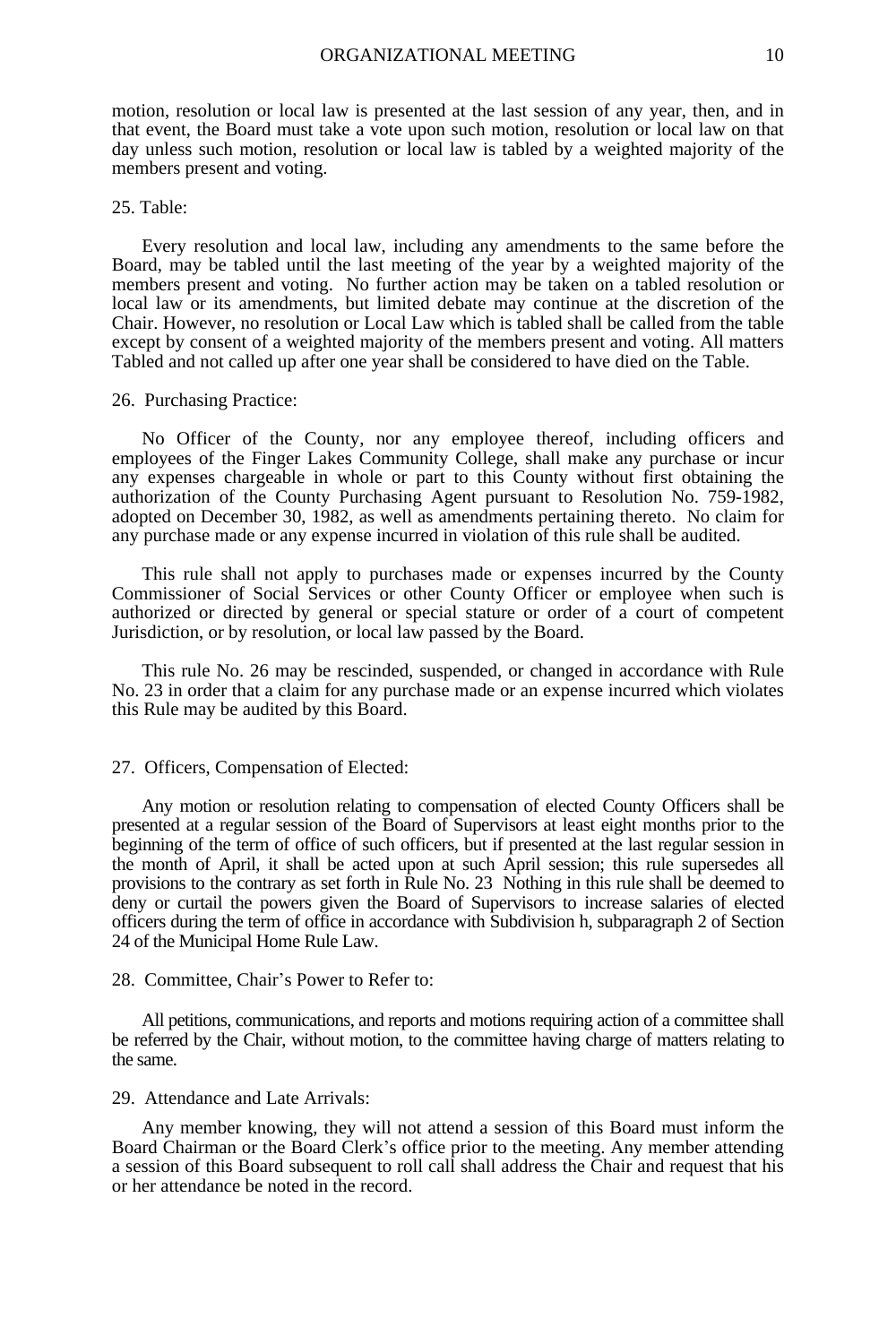## 30. Quorum:

A quorum shall consist of enough members present having at least a weighted voting majority. If those present do not have a majority of such voting power, those present shall adjourn forty-five minutes after the time set for the session.

#### 31. Committees, Weighted Vote:

Because committee reports and recommendations are not binding upon the Board, Standing and Special Committees shall not use a weighted vote in the work of the committees, but however, any member of the Board may offer, at any time, a motion or resolution regarding any matter referred to Committee with or without the benefit of the Committee's report or recommendation.

#### 32. Resolutions, Filing Deadline:

No resolution shall be offered unless it first has been filed with the Clerk of the Board by noon of the fourth working day prior to and not including the day of the session at which it is offered. Any resolution which has been filed in accordance with this rule may be offered by any member of the Board at the next scheduled Board meeting. This rule shall not apply to special meetings of the Board under Rule 6, nor to the Organization Meeting of the subsequent year, under Rule 2. All informational materials for resolutions being considered shall also be given at such time.

#### 33. Local Laws, Procedure for Adoption:

A resolution shall introduce a proposed Local Law and authorize the setting of a date for all necessary public hearings and may authorize the Clerk to give notice thereof. Each local law shall be presented by the delivery of a copy thereof to each supervisor, and by notation thereof as a Communication. Each local law shall be adopted as a local law, with a resolution of adoption, and the Clerk is hereby authorized to renumber local laws as necessary to satisfy the requirements of the Municipal Home Rule Law.

### 34. Videoconferencing:

The extent authorized by New York State law and by Executive Orders, Board and Committee meetings may be conducted via Videoconferencing using a platform approved by the County. This policy shall apply only during the aforementioned authorized periods and shall end upon order of the Chairman of the Board or as required by New York State law. This policy shall not be precedential for any other time periods.

#### Adopted.

Supervisor Peter Ingalsbe offered the following resolution and moved its adoption, seconded by Supervisor Andrew Wickham:

#### **RESOLUTION NO. 2-2022 2022 STANDING COMMITTEES**

RESOLVED, That the Chairman of the Board be, and he hereby is, directed to appoint Standing Committees of the Board within five days from this date and to have such a list properly printed and a copy thereof delivered to each member of the Board of Supervisors within five days after each appointment, said Standing Committees to be set forth in the Rules and Order of Business adopted by this Board.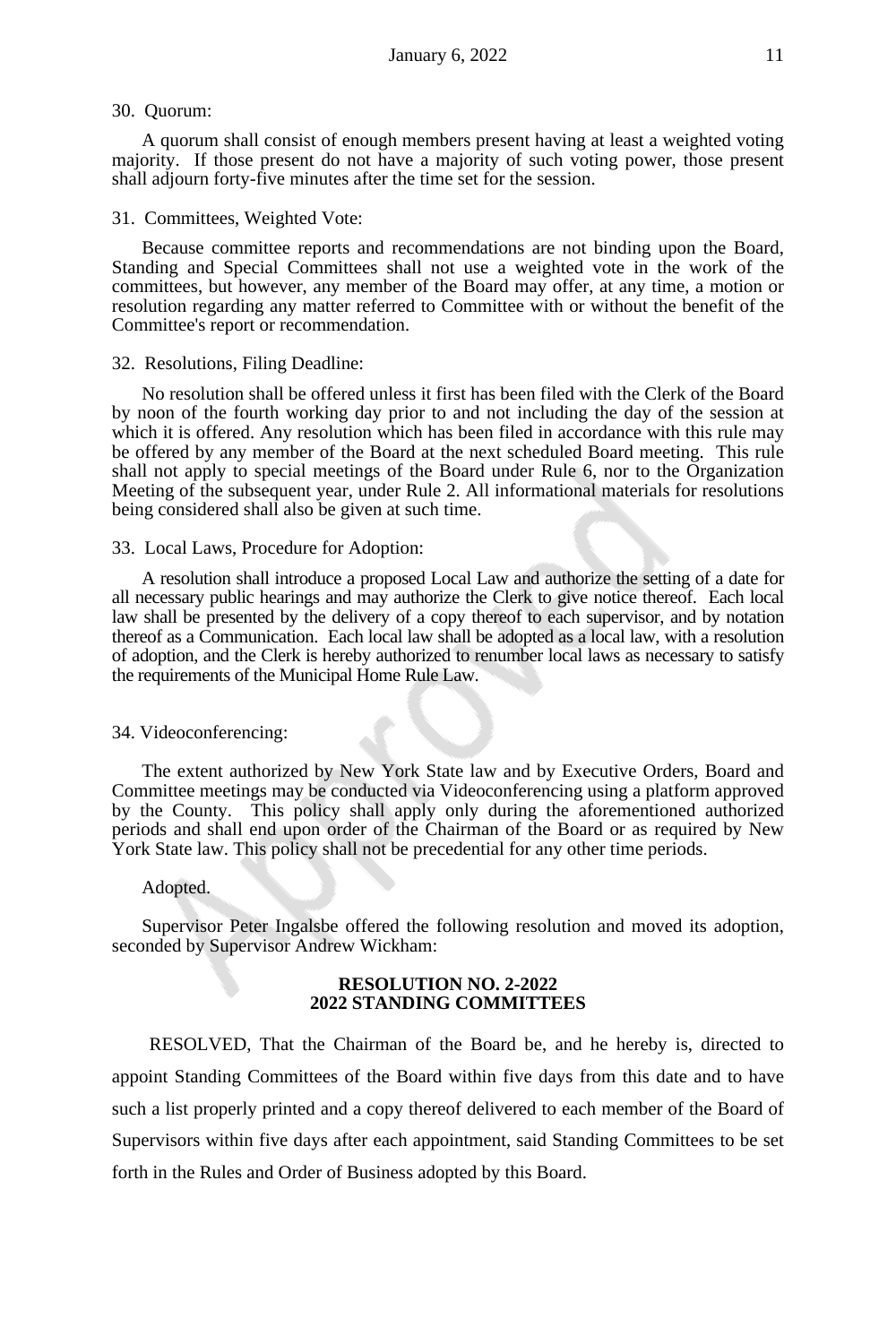Adopted.

Supervisor Frederick Lightfoote offered the following resolution and moved its adoption, seconded by Supervisor Todd Campbell:

# **RESOLUTION NO. 3-2022 2022 DESIGNATION OF BUDGET OFFICER**

WHEREAS, Subdivision 3 of Section 351 of the County Law provides, among other things, that the Board of Supervisors may appoint as Budget Officer the Chairman of the committee of the Board of Supervisors designated to review the tentative budget; now, therefore, be it

RESOLVED, That the Ways and Means Committee of the Board of Supervisors be, and it hereby is, designated the Committee to review the tentative budget; and further

RESOLVED, That the Chairman of the Ways and Means Committee shall be, and hereby is, appointed as Budget Officer.

Adopted.

Chairman Marren is honored to appoint David B. Baker as the County Budget Officer for the year 2022. Motion carried.

Supervisor Richard Russell offered the following resolution and moved its adoption, seconded by Supervisor Mark Venuti:

## **RESOLUTION NO. 4-2022 2022 DESIGNATION OF NEWSPAPERS**

WHEREAS, The Republican members of the Board of Supervisors have filed a certificate designating the Finger Lakes Times to publish Concurrent Resolutions in Ontario County for the ensuing year, and the Daily Messenger as one of the papers to publish the Election Notices and Official Canvass; and

WHEREAS, The Democratic members of the Board of Supervisors have filed a certificate designating the Daily Messenger to publish the Concurrent Resolutions in Ontario County for the ensuing year, and the Finger Lakes Times as one of the papers to publish the Election Notices and Official Canvass; now, therefore, be it

RESOLVED, That the Board of Supervisors hereby approves of such designations and hereby designates the Daily Messenger and the Finger Lakes Times as the papers to publish the Concurrent Resolutions, Election Notices, and Official Canvass for the ensuing year - all notices to be published at legal rates; and further

RESOLVED, That a certified copy of this resolution be sent by the Clerk of the Board to the County Clerk, New York State Department of State – Bureau of State Records, and the Commissioners of Elections.

Adopted.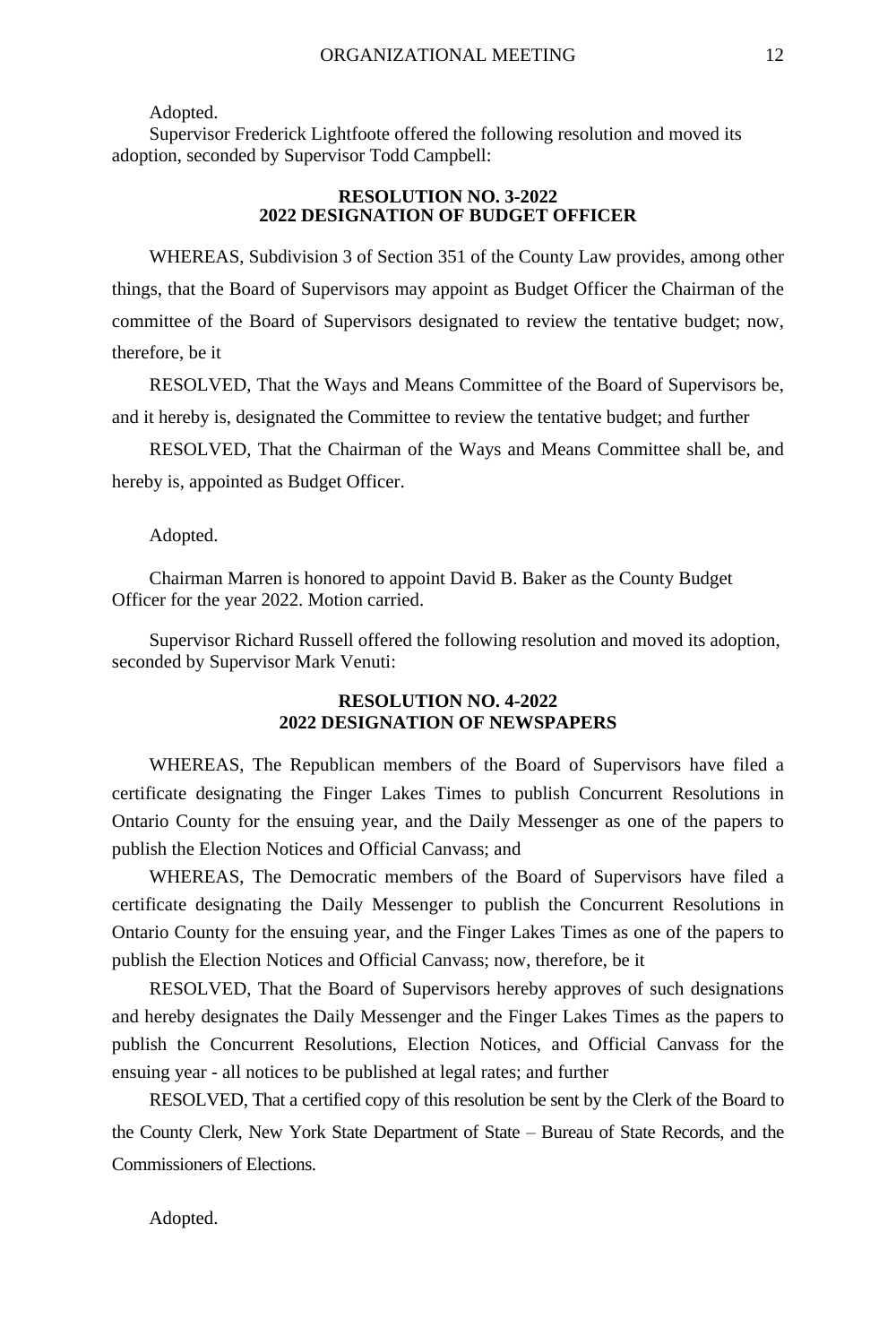Supervisor Robert Green offered the following resolution and moved its adoption, seconded by Supervisor Norman Teed:

## **RESOLUTION NO. 5-2022 2022 PAYMENT OF APPROPRIATION FOR ONTARIO COUNTY SOIL AND WATER CONSERVATION DISTRICT**

WHEREAS, The sum of One Hundred Ninety-Six Thousand, Seven Hundred Fifty-Nine Dollars (\$196,759.00) was appropriated in the County Budget for the Ontario County Soil and Water Conservation District for the year 2022 ("Base Appropriation"); and

WHEREAS, An additional sum of Five Thousand One Hundred Eighty-Nine Dollars (\$5,189) was appropriated in the 2022 County Budget for Ontario County Soil and Water Conservation District's administration of the New York State Environmental Facilities Corporation Septic System Replacement Fund ("Septic Replacement Fund") for Ontario County ("Septic Appropriation"); now, therefore, be it

RESOLVED, That upon application for said funds by the properly bonded Treasurer of said Ontario County Soil and Water Conservation District, the County Treasurer be, and hereby is, authorized and directed to pay said sum of Two Hundred One Thousand, Nine Hundred Forty-Eight Dollars (\$201,948.00) to said Treasurer of the Ontario County Soil and Water Conservation District; and further

RESOLVED, That the Septic Appropriation shall not be paid if the Septic Replacement Fund is terminated, or non-County funding is available for administrative costs; and further

RESOLVED, That a certified copy of this resolution be sent by the Clerk of this Board to the Ontario County Soil and Water Conservation District.

## Adopted.

Supervisor Daryl Marshall offered the following resolution and moved its adoption, seconded by Supervisor Tamara Hicks:

## **RESOLUTION NO. 6-2022 2022 PAYMENT OF APPROPRIATION TO COOPERATIVE EXTENSION ASSOCIATION OF ONTARIO COUNTY**

WHEREAS, The sum of Four Hundred Forty-Eight Thousand Six Hundred Forty-Five Dollars (\$448,645.00) has been appropriated by this Board of Supervisors for the Cooperative Extension Association of Ontario County for the fiscal year beginning January 1, 2022, and ending December 31, 2022; now, therefore, be it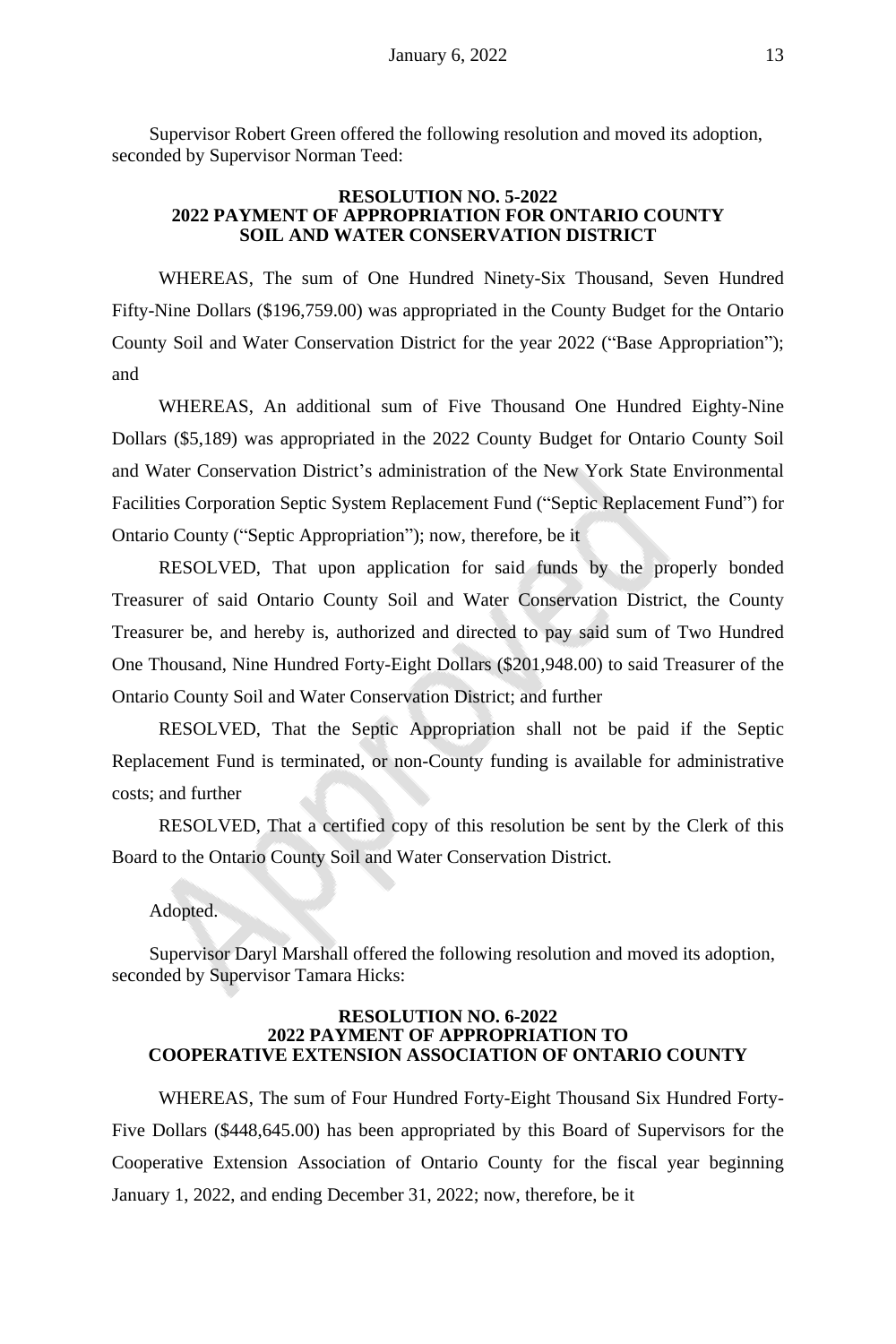RESOLVED, That the County Treasurer be, and he hereby is, authorized and directed to pay the sum of Four Hundred Forty-Eight Thousand Six Hundred Forty-Five Dollars (\$448,645.00) in two installments of Two Hundred Twenty-Four Thousand Three Hundred Twenty-Two Dollars and Fifty Cents (\$224,322.50), payments to be made on January 1, 2022 and July 1, 2022 or as soon thereafter as there may be compliance with the terms of this resolution, to the duly elected and properly bonded Treasurer of the Cooperative Extension Association of Ontario County, the bond to be filed by the aforesaid Treasurer and to be submitted to the County Administrator; and further

RESOLVED, That upon review and approval of the County Attorney as to form, this Board of Supervisors does hereby authorize a contract between the Cooperative Extension Association of Ontario County for the period January 1, 2022 to December 31, 2022; and further

RESOLVED, That the County Administrator be, and hereby is, authorized and directed to sign the Memorandum of Agreement bearing the date of January 1, 2022, duly approved as to form by the Comptroller of the State of New York, executed by the Cooperative Extension Association of Ontario County, and approved as to substance by the State Leader of County Agents, outlining the above conditions and methods of payment and directing said Association to expend funds for the purposes set forth in said budget and referred to herein, and requiring an annual report at the end of the year containing a true and accurate account of all receipts and expenditures of said County Association for the fiscal year hereinbefore mentioned; and further

RESOLVED, That a certified copy of this resolution be sent by the Clerk of this Board to Cornell Cooperative Extension, 480 N Main St, Canandaigua, NY 14424.

#### Adopted.

Supervisor Frederick Wille offered the following resolution and moved its adoption, seconded by Supervisor William Namestnik:

# **RESOLUTION NO. 7-2022 TWO-YEAR APPOINTMENTS ONTARIO COUNTY ETHICS BOARD**

BE IT RESOLVED, That upon recommendation of Chairman Marren, and the Ontario County Board of Supervisors hereby approves the appointments of the following individuals to the appropriate boards for the term January 1, 2022, through December 31, 2023, as listed below:

> *Ontario County Board of Ethics* Patrick Burns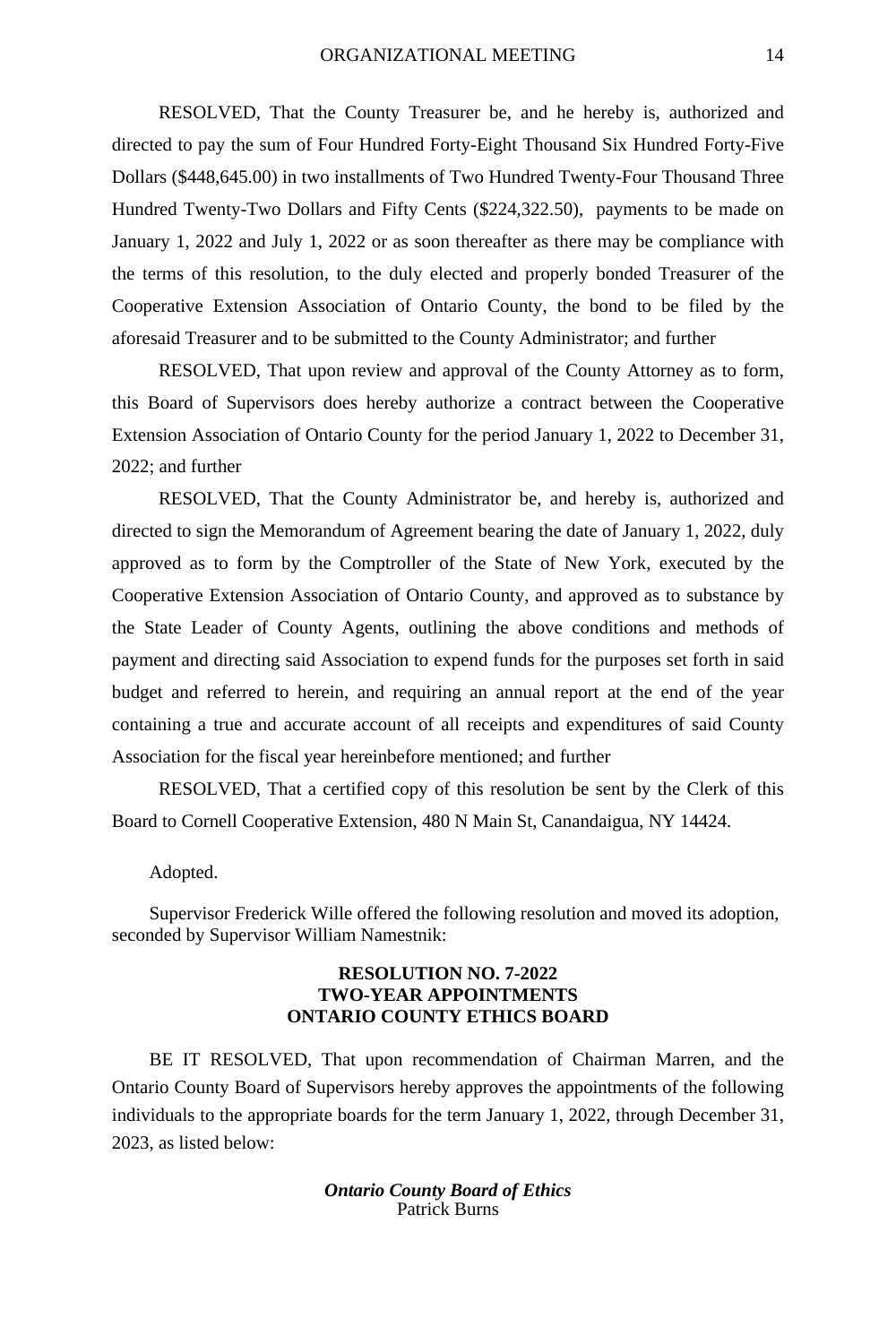## Ralph Brandt, Jr. Patrick Crowley Edward Hemminger Theodore Fafinski Richard Onze Lea Nacca

RESOLVED, That certified copies of this resolution be sent by the Clerk of this Board to the County Clerk and the appointees.

Adopted.

Supervisor Louis Guard offered the following resolution and moved its adoption, seconded by Supervisor David Phillips:

# **RESOLUTION NO. 8-2022 RESCINDING RESOLUTION NO. 559-2021 APPOINTMENT OF DEPUTY COUNTY ADMINISTRATOR SEAN F. BARRY**

WHEREAS, The current Deputy County Administrator has announced his plans to retire effective December 31, 2021; and

WHEREAS, Chief Information Officer Sean F. Barry met the qualifications and expressed his interest in the position; and

WHEREAS, The County Administrator recommended that Mr. Sean F. Barry was appointed as the Deputy County Administrator for Ontario County, effective January 1, 2022 for a term commensurate with that of the County Administrator, currently running through June 30, 2024; and

WHEREAS, It has been determined that Mr. Sean F. Barry will stay in the position of Chief Information Officer for Ontario County and not be appointed as Deputy County Administrator; now, therefore, be it

RESOLVED, That Resolution No. 559-2021 appointing Mr. Sean F. Barry as the Deputy County Administrator effective January 1, 2022 for a term to commensurate with that of the County Administrator, currently running through June 30, 2024 be rescinded; and further

RESOLVED, That the Chairman of the Board start the process to appoint a search committee for the Deputy County Administrator position; and further

RESOLVED, That certified copies of this resolution be sent by the Clerk of this Board to Mr. Sean Barry and the County Clerk.

Adopted.